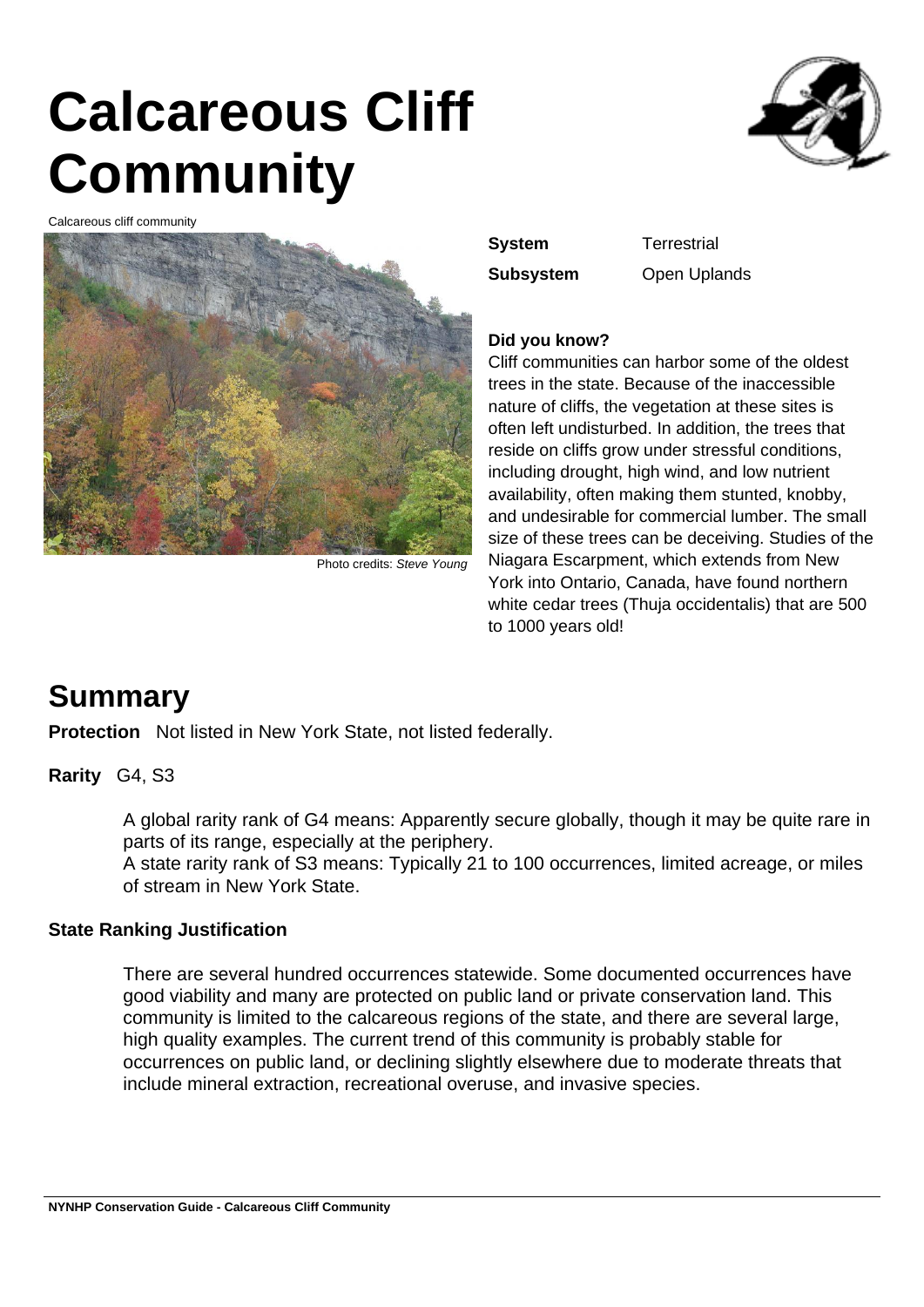# **Conservation Issues**

### **Threats**

Calcareous cliff communities are threatened by adjacent upslope development (e.g., residential, agricultural, utility ROWs, roads) and its associated run-off. Other threats include habitat alteration (e.g., mining, logging of adjacent forests). Recreational overuse in the form of concentrated or sustained rock climbing is a particular threat to this community. Relatively minor recreational overuse adjacent to cliffs is a lesser threat (e.g., ATVs, trampling by visitors, campgrounds, picnic areas, trash dumping). Several cliff communities are threatened by invasive species, such as black swallow-wort (Cynanchum spp.), Canada bluegrass (Poa compressa), garlic mustard (Alliaria petiolata), and tree-of-heaven (Ailanthus altissima).

### **Management Considerations**

Where practical, establish and maintain a natural forested buffer to reduce storm-water, pollution, and nutrient run-off, while simultaneously capturing sediments before they reach the cliff face. Avoid habitat alteration along the cliff and surrounding landscape. Restore sites that have been unnaturally disturbed (e.g., from mining). Prevent the spread of invasive exotic species onto the cliff through appropriate direct management, and by minimizing potential dispersal corridors, such as trails and utility ROWs. Monitor rock climbing activity and develop a management plan for sites where recreational overuse is a concern.

### **Inventory Needs**

Need to survey for occurrences statewide to advance documentation and classification of calcareous cliffs. A statewide review of calacareous cliffs is desirable, perhaps using GIS modeling to locate new occurrences. Continue searching for large cliffs in good condition (A- to AB-ranked).

### **Research Needs**

Need to research the age of the trees growing on limestone cliffs.

Several-hundred-year-old northern white cedar (Thuja occidentalis) trees have been reported on similar cliffs in Ontario, Canada (Kelly and Larson 1997). Need to collect sufficient plot data to support the recognition of several distinct calcareous cliff types based on species composition (e.g., bryophytes) and physical characteristics. The current classification encompasses a wide range of calcareous bedrock (e.g., limestone, dolostone, calcite, or marble), including circumneutral bedrock (e.g., amphibolite), calcareous shales, and even acidic bedrock with large calcareous intrusions. Entire cliffs or portions of cliffs can be further classified along a moisture gradient (e.g., dry, moist, wet). These types may correspond to ecoregional distribution, specific limestone geology, and/or local hydrology.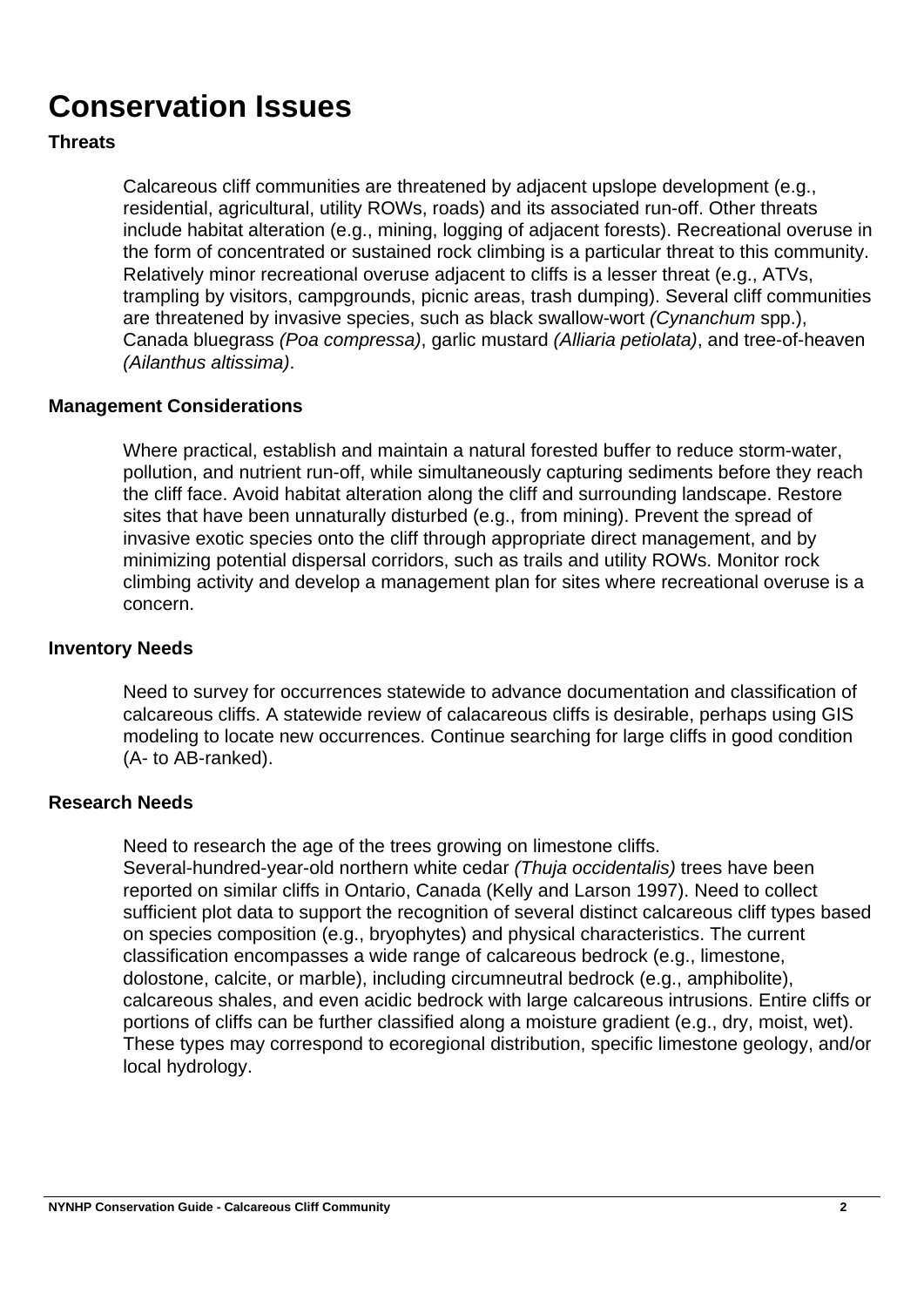### **Short Term Trends**

The number and acreage of calcareous cliffs in New York have probably declined slightly in recent decades as a result of mineral extraction and other development.

### **Long Term Trends**

The number and acreage of calcareous cliffs in New York have probably declined moderately from historical numbers as a result of mineral extraction and other development.

### **Development Considerations**

A natural (usually forested) buffer around the cliff face will help it maintain the characteristics that make it unique. It may be desirable to close portions of cliffs for various durations in order to protect rare cliff nesting birds and rare plant habitat.

### **Rare Species**

Indiana Bat (Myotis sodalis) Smooth Cliff Brake (Pellaea glabella ssp. glabella) Tawny Emperor (Asterocampa clyton) Peregrine Falcon (Falco peregrinus) Back's Sedge (Carex backii) Handsome Sedge (Carex formosa) Timber Rattlesnake (Crotalus horridus) Butterwort (Pinguicula vulgaris) Bird's-eye Primrose (Primula mistassinica) Yellow Mountain-saxifrage (Saxifraga aizoides) Woolly Lip-fern (Cheilanthes lanosa) Hart's-tongue Fern (Asplenium scolopendrium var. americanum) Canadian Single-spike Sedge (Carex scirpoidea ssp. scirpoidea) Hair-like Sedge (Carex capillaris) Elk Sedge (Carex garberi) Golden Corydalis (Corydalis aurea) Ram's-head Ladyslipper (Cypripedium arietinum) Rock-cress (Draba arabisans) Smooth Rock-cress (Draba glabella) Eastern Small-footed Myotis (Myotis leibii) Northern Monk's-hood (Aconitum noveboracense) Roseroot (Rhodiola rosea) Downy Wood-mint (Blephilia ciliata) Green Rock-cress (Boechera missouriensis) Drummond's Rock-cress (Boechera stricta) Side-oats Grama (Bouteloua curtipendula var. curtipendula) Carolina Whitlow-grass (Draba reptans)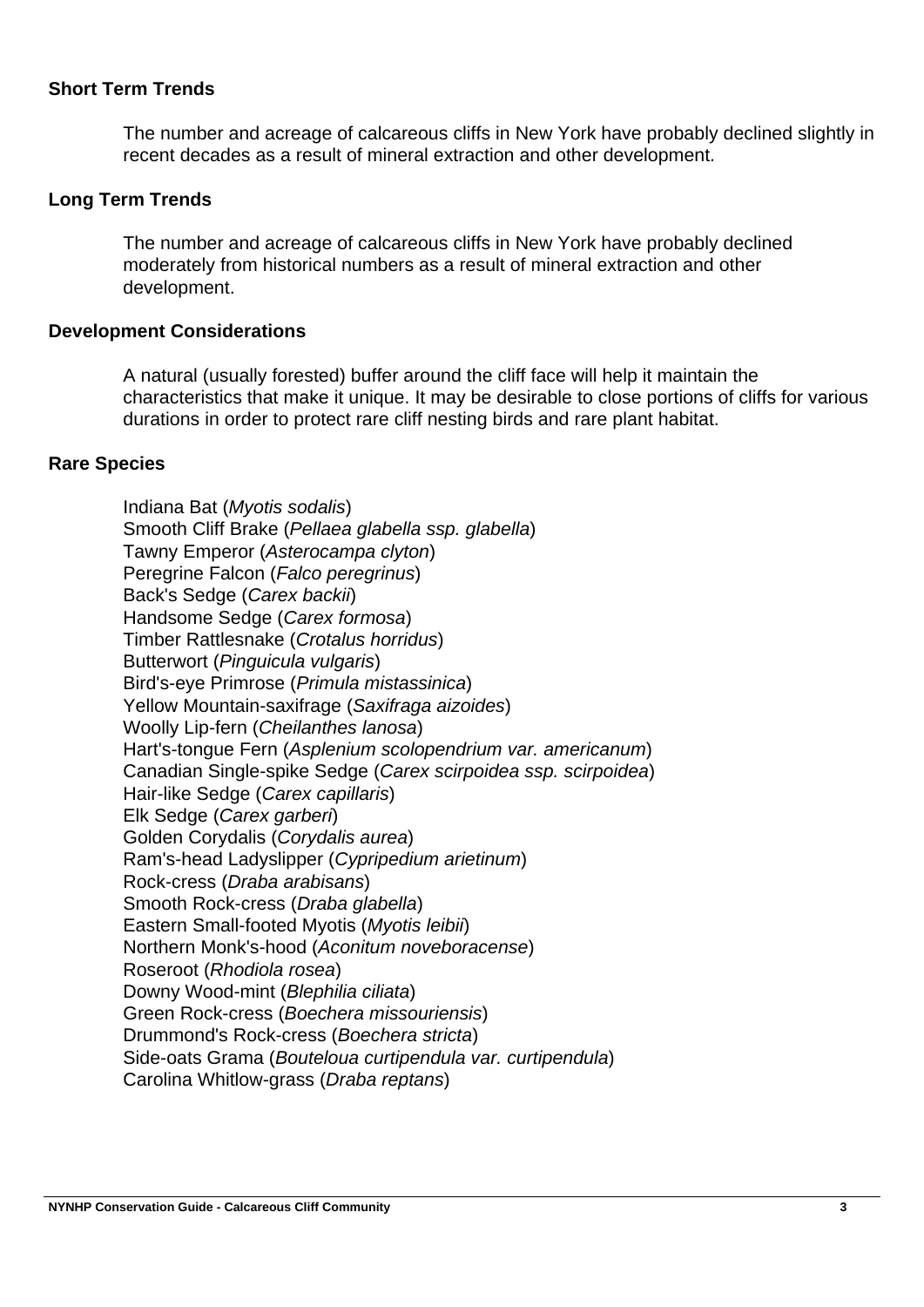## **Range**



The map shows the known locations for calcareous cliff community (black dots) based on the New York Natural Heritage Program database . A general approximation of the potential range (blue shading) throughout the state is based on the U.S. Forest Service Ecological Units (Keys et al. 1995).

### **Data Sources**

- New York Natural Heritage Program (Natural Heritage Element Occurrences)
- NYS GIS Data Sharing Cooperative, simplified by NYS Department of Environmental Conservation, Habitat Inventory Unit (County Boundary for New York State)
- U.S. Department of Agriculture, Forest Service (Subregions of the conterminous United States)

### **Best Places to See**

Chittenango Falls State Park (Madison County) Devils Hole State Park (Niagara County) East Bay Wildlife Management Area (Washington County) Hudson River National Estuarine Research Reserve (Columbia County) John Boyd Thacher State Park (Albany County) Lake George Wild Forest, Adirondack Park (Essex, Warren Counties) Whirlpool State Park (Niagara County)

### **New York State Distribution**

This community is widespread throughout upstate New York, north of the North Atlantic Coast Ecoregion, where the bedrock is calcareous. This community is currently known from western New York within the Erie and Ontario Lake Plain (Niagara Escarpment), in central New York north of the Finger Lakes, and in the Mohawk and upper Hudson Valley (Helderberg Escarpment) and Taconic Foothills. Calcareous cliffs are also known from the Central Adirondack Mountains and Eastern Adirondack Low Mountains (Lake George Valley). Additional occurrences may be located elsewhere in the state where similar environmental conditions exist.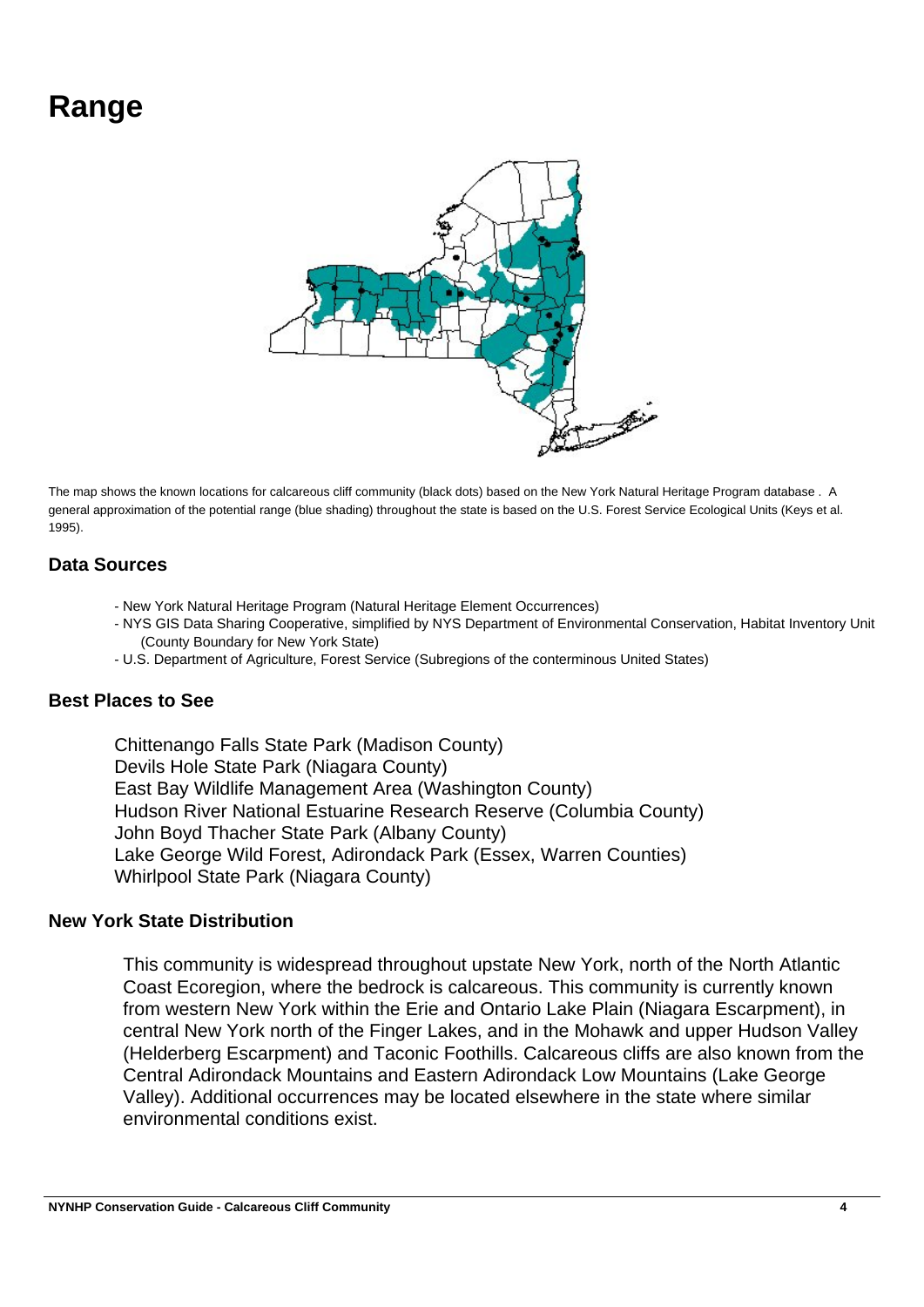### **Global Distribution**

This physically broadly-defined community may be worldwide, where the bedrock is calcareous. Examples with the greatest biotic affinities to New York occurrences are estimated to span north to southern Canada, west to Minnesota, southwest to Indiana and Tennessee, southeast to North Carolina, and northeast to Nova Scotia.

### **Identification Comments**

Calcareous cliff communities occur on vertical expanses of calcareous bedrock, such as dolomite or limestone. Soils are shallow, and the vegetation, which can include any of a large variety of tree, shrub, and herbaceous species, is very sparse. Plant species present are somewhat dependent on the microclimate conditions, which can range from shady and moist to sun-exposed and dry. Vegetation often inhabits shallow pockets of soil that accumulate on ledges, and in cracks and crevices within the cliff wall (Edinger et al. 2002).

### **The Best Time to See**

From mid to late spring, red columbine (Aquilegia canadensis) comes into bloom, making calcareous cliff communities that harbor this species very scenic. Throughout the summer, other attractive wildflowers, such as herb-robert (Geranium robertianum), American harebell (Campanula rotundifolia), and ferns such as bulblet fern (Cystopteris bulbifera), can be seen.

### **Characteristics Most Useful for Identification**

Different types of calcareous cliffs may be distinguished based on exposure and moisture. Under shaded conditions bryophyte diversity is high, and cool, moist cliff faces can support a variety of plant species similar in composition to the surrounding forest. Exposed cliffs are more sparsely vegetated and plants are typically found rooted in small amounts of soil that accumulates on ledges, or in cracks and crevices. Characteristic calcareous cliff species include purple cliff brake (Pellaea atropurpurea), bulblet fern (Cystopteris bulbifera), early saxifrage (Saxifraga virginiensis), mountain maple (Acer spicatum), northern white cedar (Thuja occidentalis), and eastern red cedar (Juniperis virginiana)

### **Elevation Range**

Known examples of this community have been found at elevations between 0 feet and 1640 feet.

### **Similar Ecological Communities**

**Shale cliff and talus community:** Shale cliff and talus communities occur on vertical, and nearly vertical exposures of shale bedrock, and include areas of talus. Limestone shale cliffs support species associations that are very similar to the calcareous cliff community.

**Cliff community:** Cliff communities have shallow soils and sparse vegetation, but they occur on vertical exposures of non-calcareous bedrock types, such as quartzite, sandstone, or schist.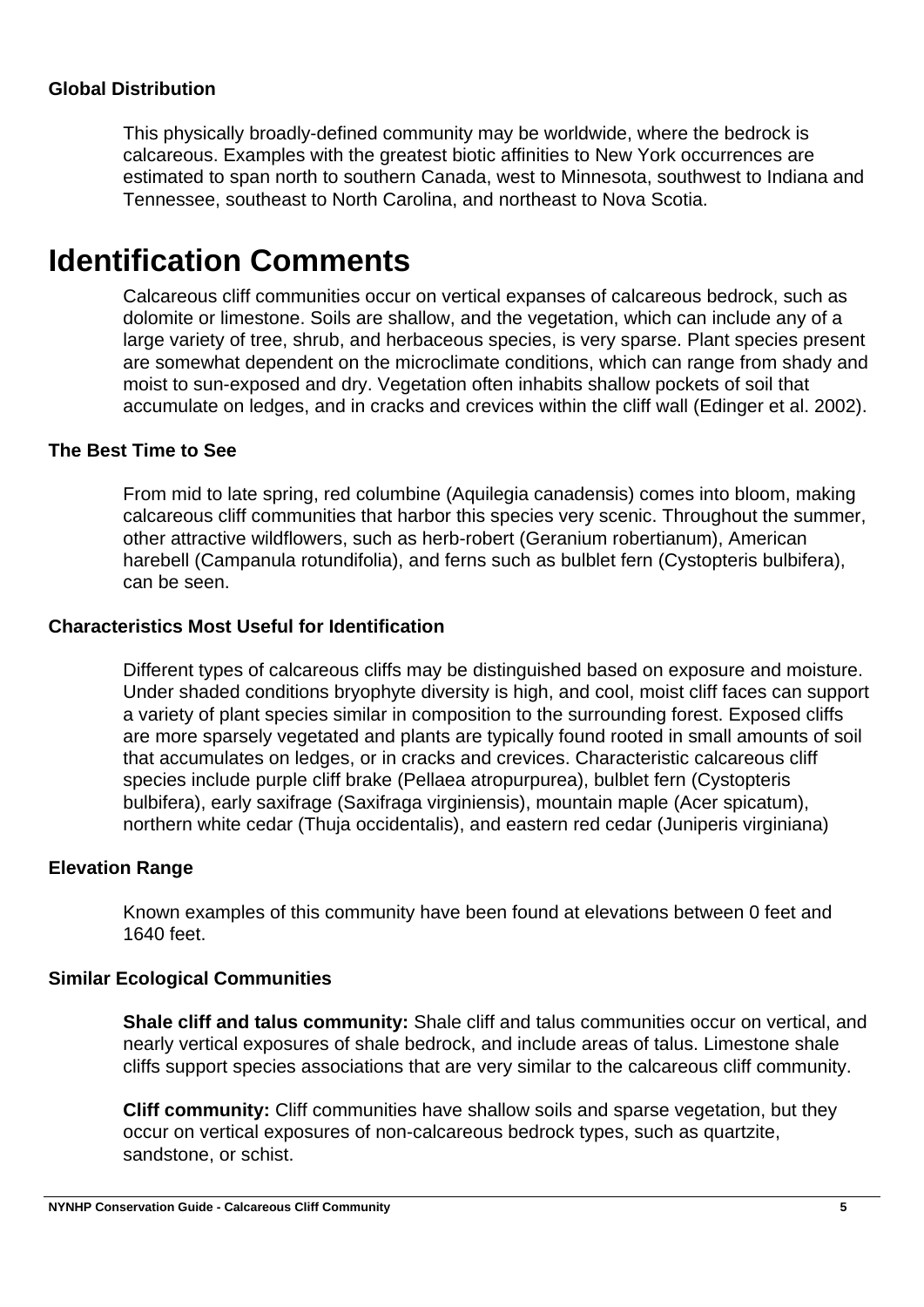### **Characteristic Species**

### **Trees >5m**

Sugar Maple (Acer saccharum) Pignut Hickory (Carya glabra) White Ash (Fraxinus americana) Hophornbeam (Ostrya virginiana) Red Oak (Quercus rubra) Northern White Cedar (Thuja occidentalis) American Basswood (Tilia americana)

### **Shrubs 2-5m**

Common Hackberry (Celtis occidentalis) Wild Black Cherry (Prunus serotina)

### **Shrubs <2m**

Roundleaf Dogwood (Cornus rugosa) Dasiphora floribunda Red Cedar (Juniperus virginiana) Fragrant Sumac (Rhus aromatica) Prickly Gooseberry (Ribes cynosbati) Purple Flowering Raspberry (Rubus odoratus) American Bladdernut (Staphylea trifolia) Canada Yew (Taxus canadensis) Downy Arrow-wood (Viburnum rafinesquianum)

### **Vines**

Climbing Bittersweet (Celastrus scandens) Eastern Poison Ivy (Toxicodendron radicans)

### **Herbs**

Wild Columbine (Aquilegia canadensis) Walking-fern Spleenwort (Asplenium rhizophyllum) Wall-rue Spleenwort (Asplenium ruta-muraria) Maidenhair Spleenwort (Asplenium trichomanes) American Harebell (Campanula rotundifolia) Bristleleaf Sedge (Carex eburnea) Broad-leaved Sedge (Carex platyphylla) Bulblet Fern (Cystopteris bulbifera ) Wavy Hair Grass (Deschampsia flexuosa) Herb-robert (Geranium robertianum) Kalm's Lobelia (Lobelia kalmii) Canada Moonseed (Menispermum canadense ) Oligoneuron album Purple-stem Cliff-brake (Pellaea atropurpurea) Smooth Cliff-brake (Pellaea glabella) Canada Bluegrass (Poa compressa) Virginia Saxifrage (Saxifraga virginiensis) Purple Oat (Schizachne purpurascens ) Broad-leaved Goldenrod (Solidago flexicaulis)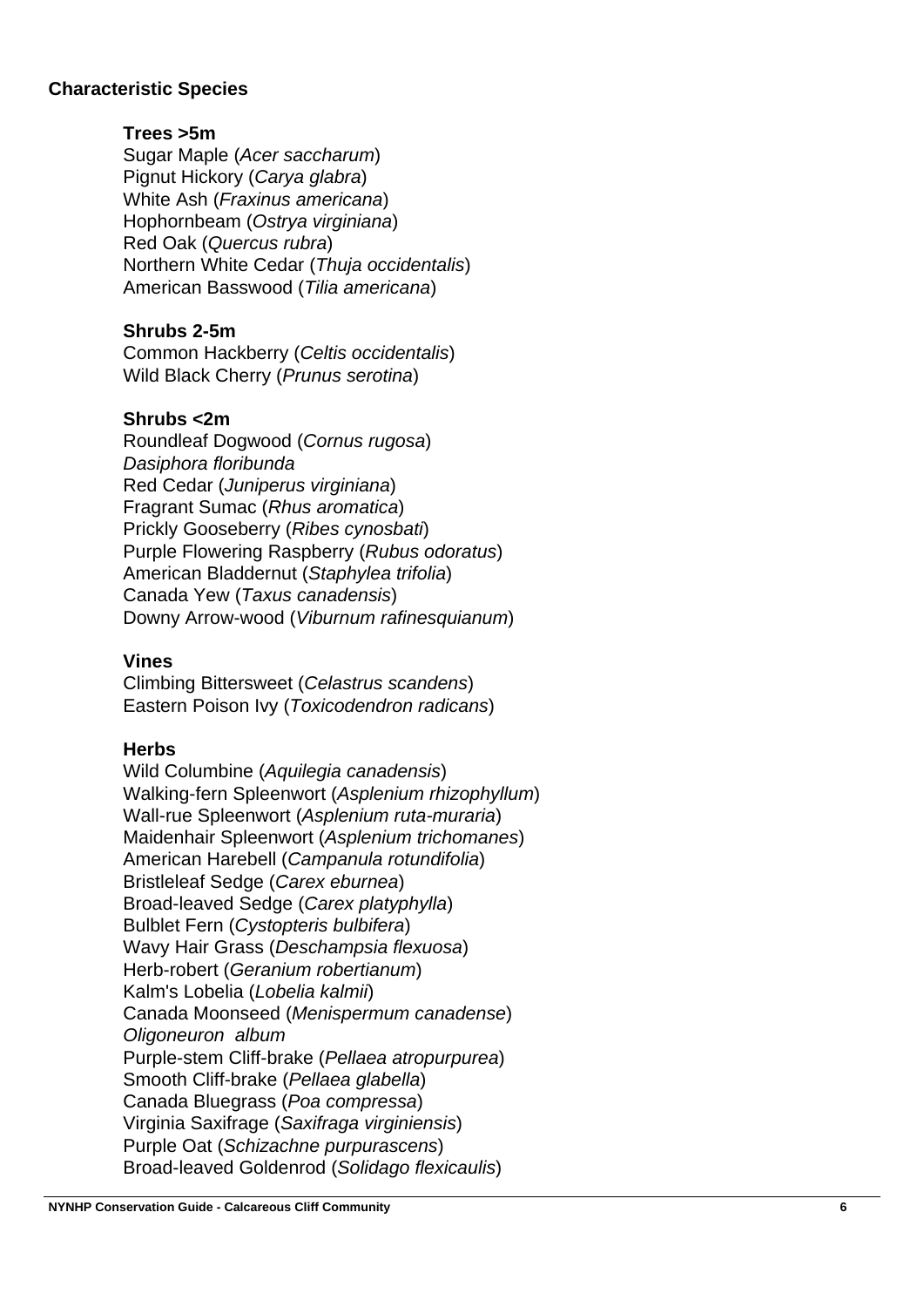Early Meadow-rue (Thalictrum dioicum) Windflower (Thalictrum thalictroides)

### **Mosses/Lichens**

Anomodon attenuatus Anomodon rostratus Encalypta procera Gymnostomum aeruginosum Tortella tortuosa



This figure helps visualize the structure and "look" or "feel" of a typical calcareous cliff community. Each bar represents the amount of "coverage" for all the species growing at that height. Because layers overlap (shrubs may grow under trees, for example), the shaded regions can add up to more than 100%.

### **International Vegetation Classification System Associations**

This New York natural community encompasses all or part of the concept of the following International Vegetation Classification (IVC) natural community associations. These are often described at finer resolution than New York's natural communities. The IVC is developed and maintained by NatureServe.

Near-Boreal Alkaline Cliff (CEGL006526)

Temperate Alkaline Cliff (CEGL006527)

### **NatureServe Ecological System Associations**

This New York natural community falls into the following ecological system(s). Ecological systems are often described at a coarser resolution than New York's natural communities and tend to represent clusters of associations found in similar environments. The ecological systems project is developed and maintained by NatureServe.

Laurentian-Acadian Calcareous Cliff and Talus (CES201.570)